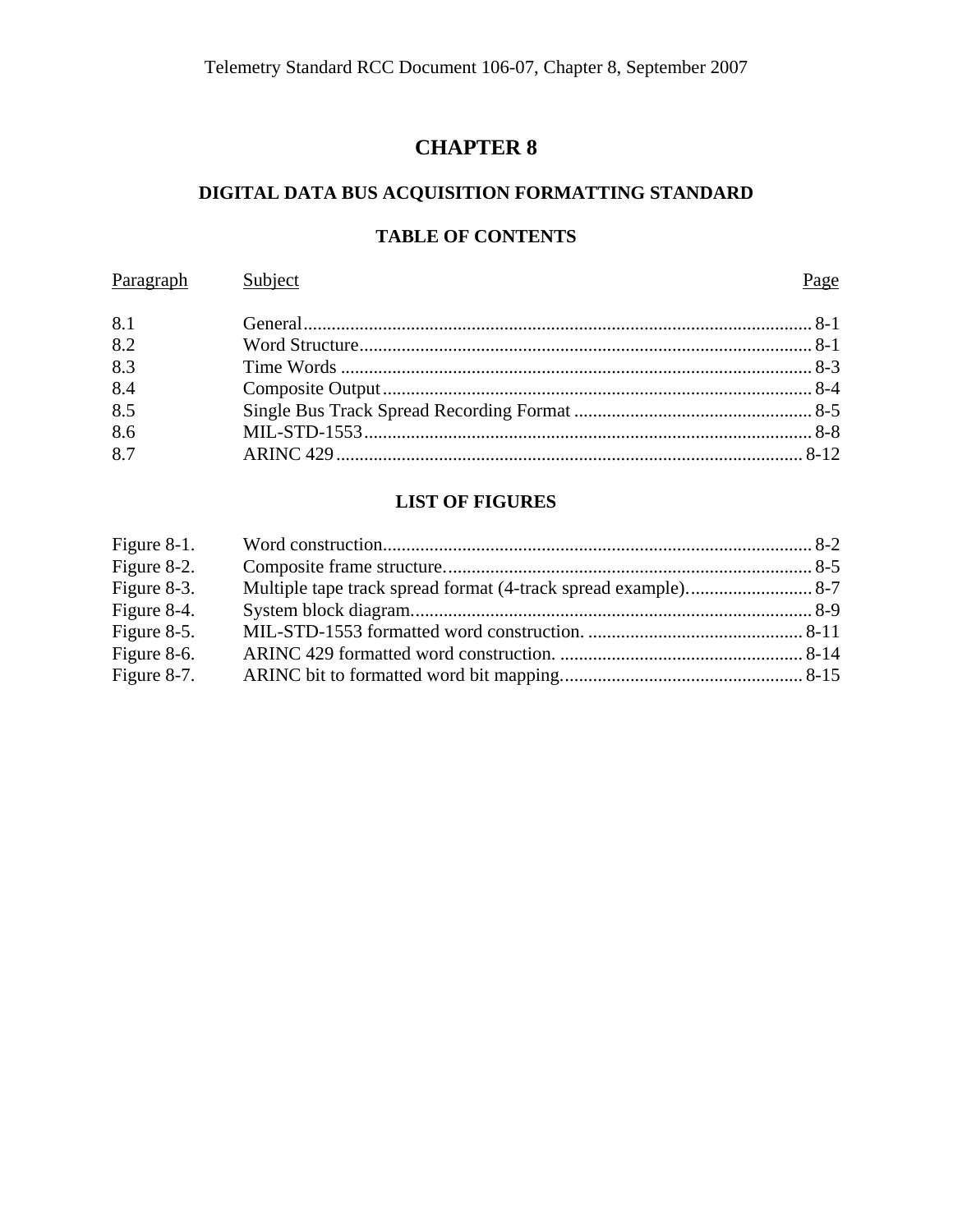This page intentionally left blank.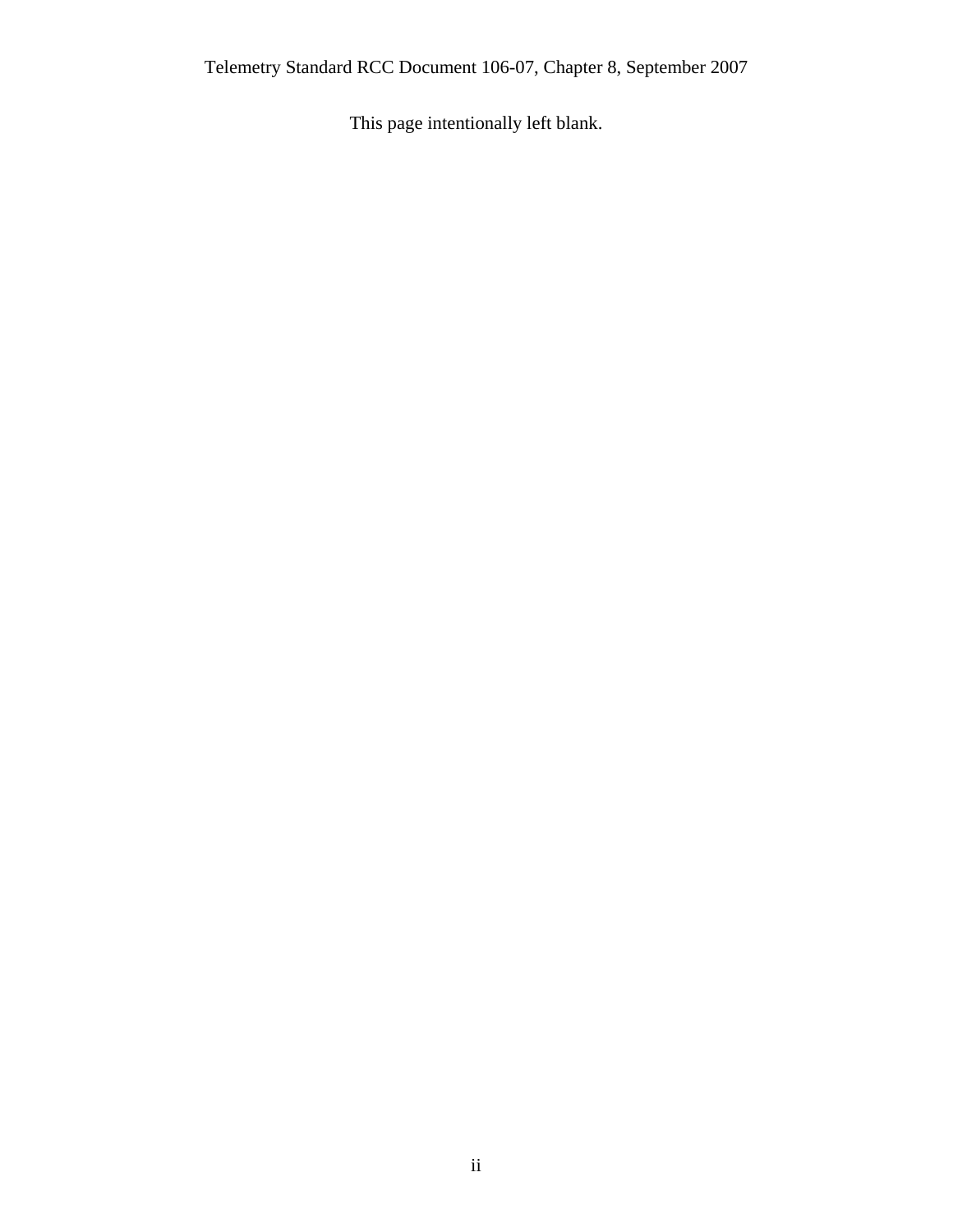### **CHAPTER 8**

## **DIGITAL DATA BUS ACQUISITION FORMATTING STANDARD**

#### <span id="page-2-0"></span>**8.1 General**

 This standard describes output data formats for the acquisition of all the traffic flowing on various digital data buses. The formats permit the capture of data from multiple data buses within a single system. Other constraints such as Radio Frequency (RF) bandwidth and tape recording time will dictate the actual number of buses processed by a single system. Standards for both composite telemetry Pulse Code Modulation (PCM) and tape recorder PCM formats are presented.

 Although specifically designed to satisfy the requirements of 100 percent MIL-STD-1553 bus and Aeronautical Radio Incorporated (ARINC) 429 channel acquisition, the formatting provisions of this standard may be used in other applications when the data source and content are similar enough to permit easy adaptation. Users should contact the appropriate range to ensure any adaptations are compatible with that range.

 In addition to the total data capture technique and format presented in this chapter; "Selected Measurement" methods are available to acquire less than 100 percent of bus data. Selected Measurement methods result in PCM formats conforming to Chapter 4 of this standard and fall outside the scope of this chapter.

 This chapter presents the general requirements for data formatting followed by individual sections addressing specifics pertaining to MIL-STD-1553 and ARINC 429 respectively.

## **8.2 Word Structure**

 The following subparagraphs describe the general word structure to be used for the formatted output. Specific word structures and definitions are provided as part of each bus/channel subsection.

8.2.1 Field Definition. The formatted data shall be a 24-bit word constructed as shown in Figure  $8-1$ , part  $(a)$ .

8.2.2 Most Significant Bit. The most significant bit (bit 1) of each formatted word may optionally be an odd parity bit generated for the resulting formatted word or an additional bit appended to the Bus/Group Identification Label as described in paragraph 8.2.3.

8.2.3 Bus/Group Identification Label. Each word shall also carry a Bus or Group Identification Label as shown in Figure [8-1, part \(b\)](#page-3-0). For this application, a bus refers to a MIL-STD-1553 bus (or dual redundant bus pair) and a group refers to a collection of up to four ARINC 429 channels. The Bus/Group Identification Label may optionally be three or four bits in length dependent on the exercise of the option to use or not use a parity bit. If not used, the parity bit,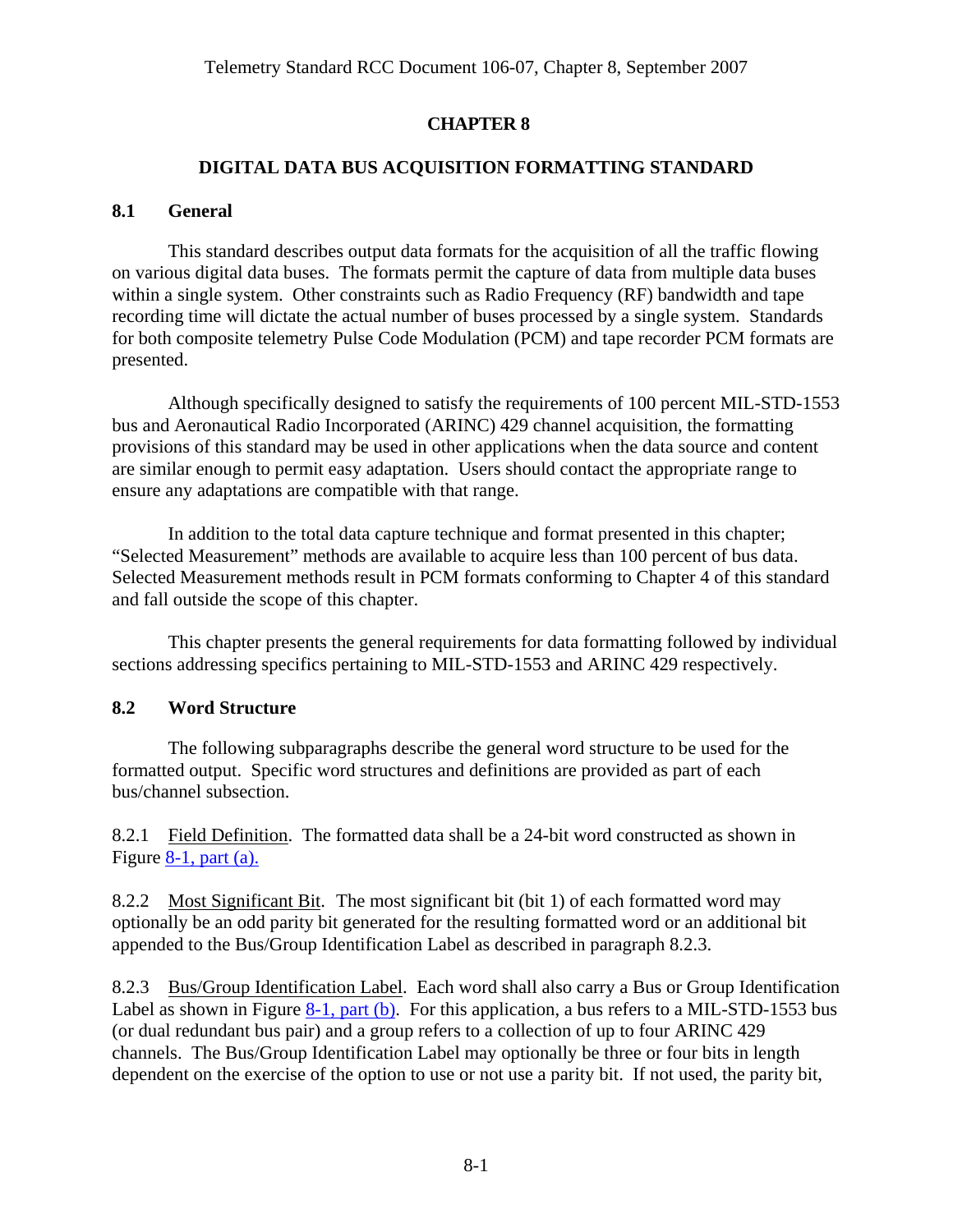<span id="page-3-0"></span>or bit one (1), is appended to the Bus/Group Identification Label to increase the bus count from a maximum of eight (3 bits) to a maximum of 16 (4 bits).

8.2.4 Content Identification Label. Each incoming bus word, auxiliary/user input, or time word shall be appropriately labeled with a 4-bit Content Identification Label (see Figure [8-1](#page-3-0)  [part \(c\)](#page-3-0)). Content Identification Labels are specific to each bus type and are detailed in later sections.

8.2.5 Information Content Field. Data extracted from the data bus shall maintain bit order integrity and be inserted into the Information Content field as specified for each bus type. Transposing or reordering of the bits is not permitted.

|                                                               |                | <b>BIT POSITION</b> |                         |                |                      |   |                                              |                                         |                                                                    |    |                         |                             |                     |                     |                        |  |
|---------------------------------------------------------------|----------------|---------------------|-------------------------|----------------|----------------------|---|----------------------------------------------|-----------------------------------------|--------------------------------------------------------------------|----|-------------------------|-----------------------------|---------------------|---------------------|------------------------|--|
| 1                                                             | $\overline{2}$ | 3                   | $\overline{\mathbf{4}}$ | 5              | 6                    | 7 | 8                                            | 9                                       | 10                                                                 | 11 | 12                      |                             |                     |                     | 21<br>22<br>23<br>24   |  |
| $\mathbf{P}$                                                  | BUS/           |                     |                         |                | <b>CONTENT</b>       |   |                                              |                                         |                                                                    |    |                         |                             |                     |                     |                        |  |
| A                                                             |                | <b>GROUP</b>        |                         | <b>IDENT</b>   |                      |   |                                              |                                         |                                                                    |    | <b>INFORMATION</b>      |                             |                     |                     |                        |  |
| $\mathbb{R}$                                                  | <b>IDENT</b>   |                     |                         | <b>LABEL</b>   |                      |   |                                              |                                         |                                                                    |    | <b>CONTENT</b>          |                             |                     |                     |                        |  |
| I                                                             |                | <b>LABEL</b>        |                         |                |                      |   |                                              |                                         |                                                                    |    |                         |                             |                     |                     |                        |  |
| T                                                             |                |                     |                         |                |                      |   |                                              |                                         |                                                                    |    |                         |                             |                     |                     |                        |  |
| Y                                                             |                |                     |                         |                |                      |   |                                              |                                         |                                                                    |    |                         |                             |                     |                     |                        |  |
|                                                               | <b>OR</b>      |                     |                         |                |                      |   |                                              |                                         |                                                                    |    |                         |                             |                     |                     |                        |  |
|                                                               |                |                     |                         |                |                      |   |                                              |                                         |                                                                    |    |                         |                             |                     |                     |                        |  |
| <b>LABEL</b>                                                  |                | <b>BUS IDENT</b>    |                         |                |                      |   |                                              |                                         | a. Field Definition                                                |    |                         |                             |                     |                     |                        |  |
|                                                               |                | <b>BIT</b>          |                         |                |                      |   |                                              |                                         |                                                                    |    |                         | <b>BIT</b>                  |                     |                     |                        |  |
|                                                               |                | 1 2 3 4             |                         |                |                      |   |                                              |                                         |                                                                    |    |                         | 1 2 3 4                     |                     |                     |                        |  |
|                                                               |                |                     |                         |                |                      |   |                                              |                                         |                                                                    |    |                         |                             |                     |                     |                        |  |
|                                                               |                | $0\ 0\ 0\ 0$        |                         |                |                      |   | <b>BUS / GROUP 1</b>                         |                                         |                                                                    |    |                         | $1\; 0\; 0\; 0$             |                     |                     | <b>BUS/GROUP 9</b>     |  |
|                                                               |                | $0 \t0 \t0 \t1$     |                         |                | <b>BUS / GROUP 2</b> |   |                                              |                                         |                                                                    |    |                         | $1 \t0 \t0 \t1$             |                     |                     | <b>BUS/GROUP 10</b>    |  |
|                                                               |                | $0 \t0 \t1 \t0$     |                         |                |                      |   | <b>BUS / GROUP 3</b>                         |                                         |                                                                    |    |                         |                             | $1 \t0 \t1 \t0$     |                     | <b>BUS/GROUP 11</b>    |  |
|                                                               |                | $0 \t0 \t1 \t1$     |                         |                |                      |   |                                              | $1 \t0 \t1 \t1$<br><b>BUS / GROUP 4</b> |                                                                    |    |                         |                             |                     | <b>BUS/GROUP 12</b> |                        |  |
|                                                               |                | 0100                |                         |                |                      |   | <b>BUS / GROUP 5</b>                         |                                         |                                                                    |    |                         | 1 1 0 0                     |                     |                     | <b>BUS/GROUP 13</b>    |  |
|                                                               |                | 0101                |                         |                |                      |   | 1 1 0 1<br><b>BUS / GROUP 6</b>              |                                         |                                                                    |    |                         |                             |                     |                     | <b>BUS/GROUP 14</b>    |  |
|                                                               |                | 0110                |                         |                |                      |   | <b>BUS / GROUP 7</b><br>$1\quad1\quad0$<br>1 |                                         |                                                                    |    |                         |                             | <b>BUS/GROUP 15</b> |                     |                        |  |
|                                                               |                | 0111                |                         |                |                      |   | <b>BUS / GROUP 8</b>                         |                                         |                                                                    |    |                         | $1 \; 1 \; 1 \; 1$          |                     |                     | <b>BUS/GROUP 16</b>    |  |
|                                                               |                |                     |                         |                |                      |   |                                              |                                         | b. Bus/Group Identification Label Definition; Bits $(1)$ 2, 3, & 4 |    |                         |                             |                     |                     |                        |  |
| <b>BIT</b>                                                    |                |                     |                         |                |                      |   |                                              |                                         | BIT                                                                |    |                         |                             |                     |                     |                        |  |
| 5678                                                          |                |                     |                         |                |                      |   |                                              |                                         | 5678                                                               |    |                         |                             |                     |                     |                        |  |
| 1 1 1 1                                                       |                |                     |                         |                |                      |   |                                              |                                         | 0111                                                               |    |                         |                             |                     |                     | TIME - HIGH ORDER      |  |
|                                                               | 1 1 1 0        |                     |                         | The function   |                      |   |                                              |                                         | 0110                                                               |    | <b>TIME - LOW ORDER</b> |                             |                     |                     |                        |  |
| 1 1 0 1                                                       |                |                     |                         | of these codes |                      |   |                                              |                                         | 0101                                                               |    | TIME - MICROSECOND      |                             |                     |                     |                        |  |
| 1 1 0 0                                                       |                |                     |                         | is dependent   |                      |   |                                              |                                         | 0100                                                               |    |                         | <b>APPLICATION SPECIFIC</b> |                     |                     |                        |  |
| 1 0 1 1                                                       |                |                     |                         | on the bus     |                      |   |                                              | 0 0 1 1                                 |                                                                    |    | <b>USER DEFINED</b>     |                             |                     |                     |                        |  |
|                                                               | 1010           |                     |                         | type being     |                      |   |                                              | 0 0 1 0                                 |                                                                    |    | <b>USER DEFINED</b>     |                             |                     |                     |                        |  |
|                                                               | 1001           |                     |                         | monitored      |                      |   |                                              |                                         | 0001                                                               |    |                         |                             | <b>FILL WORD</b>    |                     |                        |  |
| 1000                                                          |                |                     |                         |                |                      |   |                                              |                                         | 0000                                                               |    |                         |                             |                     |                     | <b>BUFFER OVERFLOW</b> |  |
| c. Content Identification Label Definition; Bits 5, 6, 7, & 8 |                |                     |                         |                |                      |   |                                              |                                         |                                                                    |    |                         |                             |                     |                     |                        |  |

Figure 8-1. Word construction.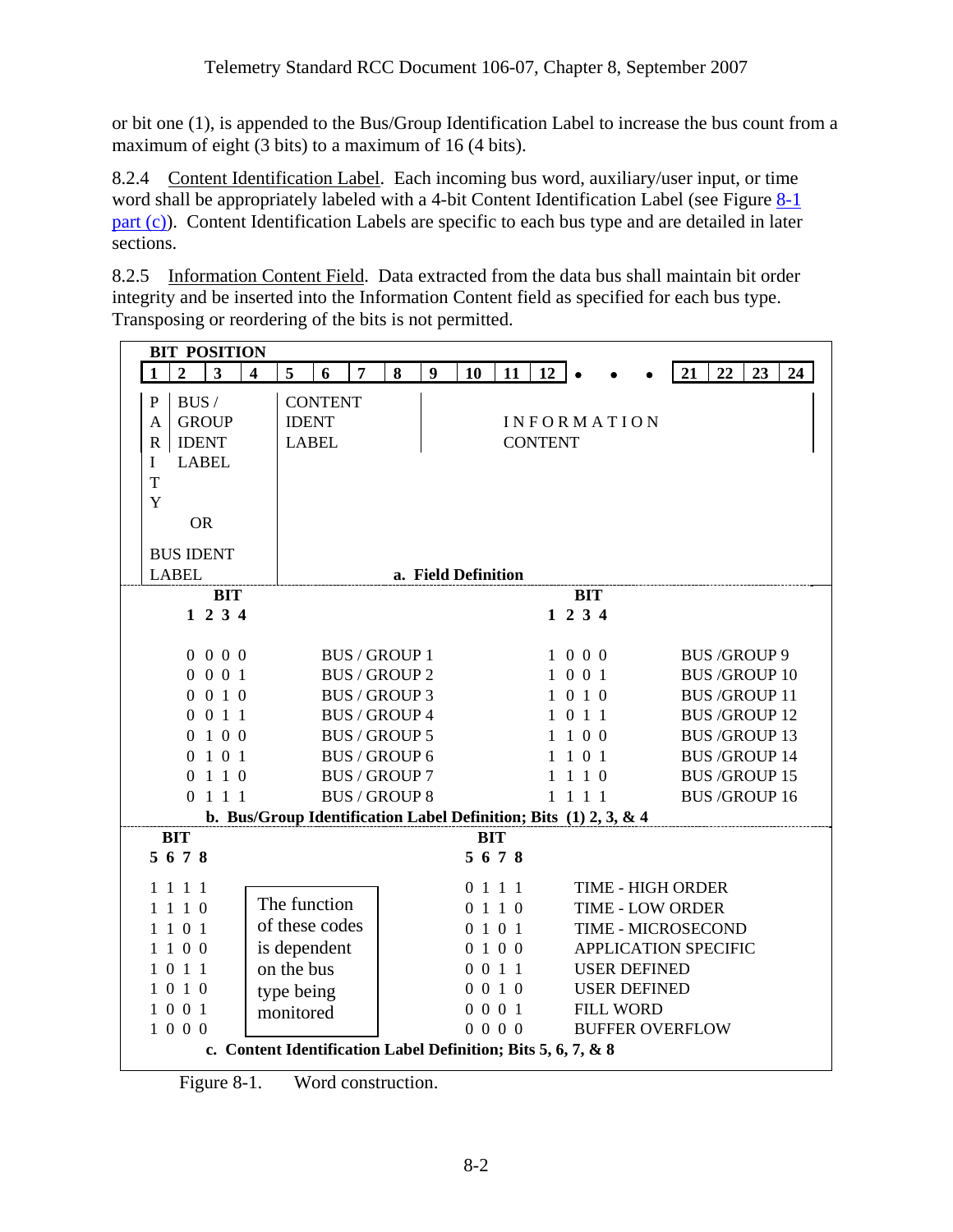<span id="page-4-0"></span>8.2.6 Fill Words. Fill words, required to maintain continuous PCM output, shall have the following sequence as the Information Content pattern:

1010 1010 1010 1010 (AAAA hexadecimal)

8.2.7 Content Identification Label. The Content Identification Label indicating buffer overflow (0000) and appropriate Bus/Group Identification Label tag shall be appended to the first word placed into the buffer after the buffer becomes available for data storage. This word should be an "extra" word, not the next available piece of data. Bits nine (9) through 24 are available for system level diagnostics and are not specified here. Tagging in this manner marks the point of data discontinuity and preserves the integrity of the next piece of data.

8.2.8 Cyclic Redundancy Check (CRC). CRC is a very powerful technique for obtaining data quality. An optional CRC word may be appended as the last positional word of each PCM frame (see Figure [8-2\)](#page-6-0). The CRC word shall be composed of Parity and/or Bus/Group Identification Label, Content Identification Label, and 16 bits of a Frame Check Sequence (FCS). The FCS shall fill the Information Content field (bits  $9 - 24$ ). The following CRC-16 polynomial shall be used to generate the FCS. None of the 24 bits making up the entire CRC word shall be used in the calculation of the 16-bit FCS.

CRC-16 polynomial:  $X^{16} + X^{15} + X^2 + 1$ 



Exercise care when assigning bus identification and content identification label codes to the CRC word. Although a positional word in the frame, legacyprocessing algorithms may falsely identify the information if one of the bus data labels  $(1111 - 1000)$  is used as the content identification label.

## **8.3 Time Words**

The following describes the structure and use of time words within the formatted output.

 The time words dedicated to providing timing information are defined Chapter 4 of this standard. These time words are designated as high order time, low order time, and microsecond time. The MIL-STD-1553 bus data acquisition applications use an optional fourth time word, designated as response time. The response time word has the same structure as the microsecond time word. Time word structure shall follow the 16-bit per word format shown in Chapter 4, Figure 4-3, and be placed into the Information Content field (bits nine (9) through 24) in bit order.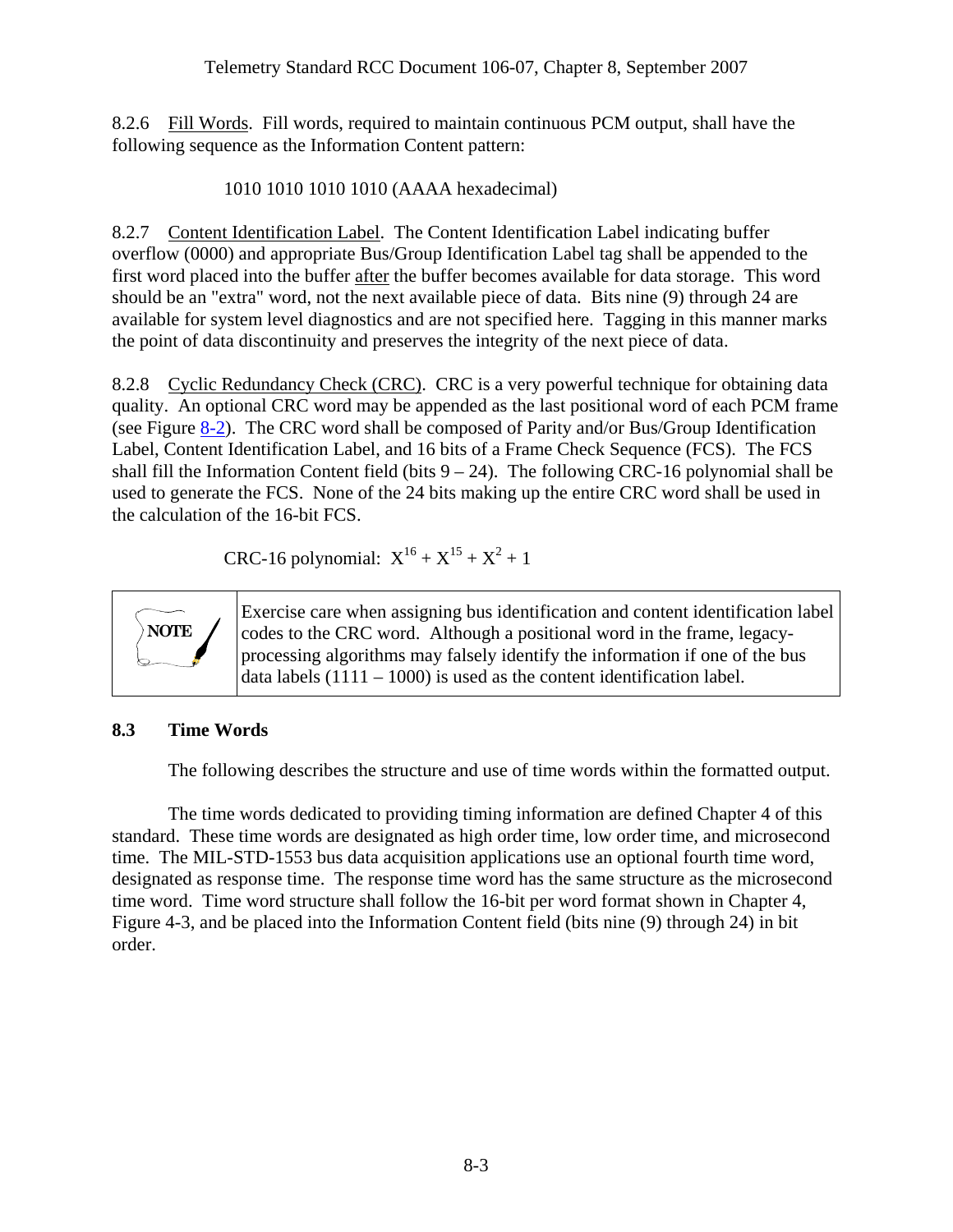#### <span id="page-5-0"></span>**8.4 Composite Output**

8.4.1 Characteristics of a Singular Composite Output Signal. The following subparagraphs describe the characteristics for a singular composite output signal.

- a. The composite, continuous output shall conform to the requirements for Class 2 pulse-code modulation as stated in Chapter 4 of this standard.
- b. The data shall be transmitted most significant bit (bit 1) first.
- c. The bit rate is dependent on several factors including bus loading and auxiliary inputs and shall be set to a fixed rate sufficient to preclude any loss of data.
- d. The order of bus words must remain unaltered except in the case of a buffer overflow.
- e. The frame length shall be fixed using fill words as required and shall be  $> 128$  words and < 512 words including the frame synchronization word.
- f. The frame synchronization word shall be fixed and 24 consecutive bits in length. The pattern, also shown in Appendix C, table C-1, appendix C, is:

1111 1010 1111 0011 0010 0000 (FAF320 hexadecimal).

- g. A frame structure employing frame time is recommended but optional. If frame time is used, the frame structure shall consist of the frame synchronization word, followed by the high order time word, followed by the low order time word, followed by the microsecond time word, followed by the data words from all sources making up the composite signal up to the frame length specified in subparagraph [8.4.1e](#page-5-0) above (also see Figure [8-2\)](#page-6-0). If frame time is not used, the frame synchronization word shall be followed immediately by the data words. If a Cyclic Redundancy Check word is not used, the last word in the frame is data word N.
- h. The following describes the recommended techniques for recording the composite output signal.
	- 1) Longitudinal recording shall conform to the PCM recording provisions Appendix D of this standard.
	- 2) Recording using parallel HDDR or rotary head recorders offers the advantage of inputting a single high bit rate signal to the recording system. The input PCM signal shall conform to the appropriate sections of this standard.
	- 3) If recording using digital recorders or other noncontinuous recording processes with buffered inputs, the fill words, inserted to provide a continuous output stream, may be eliminated.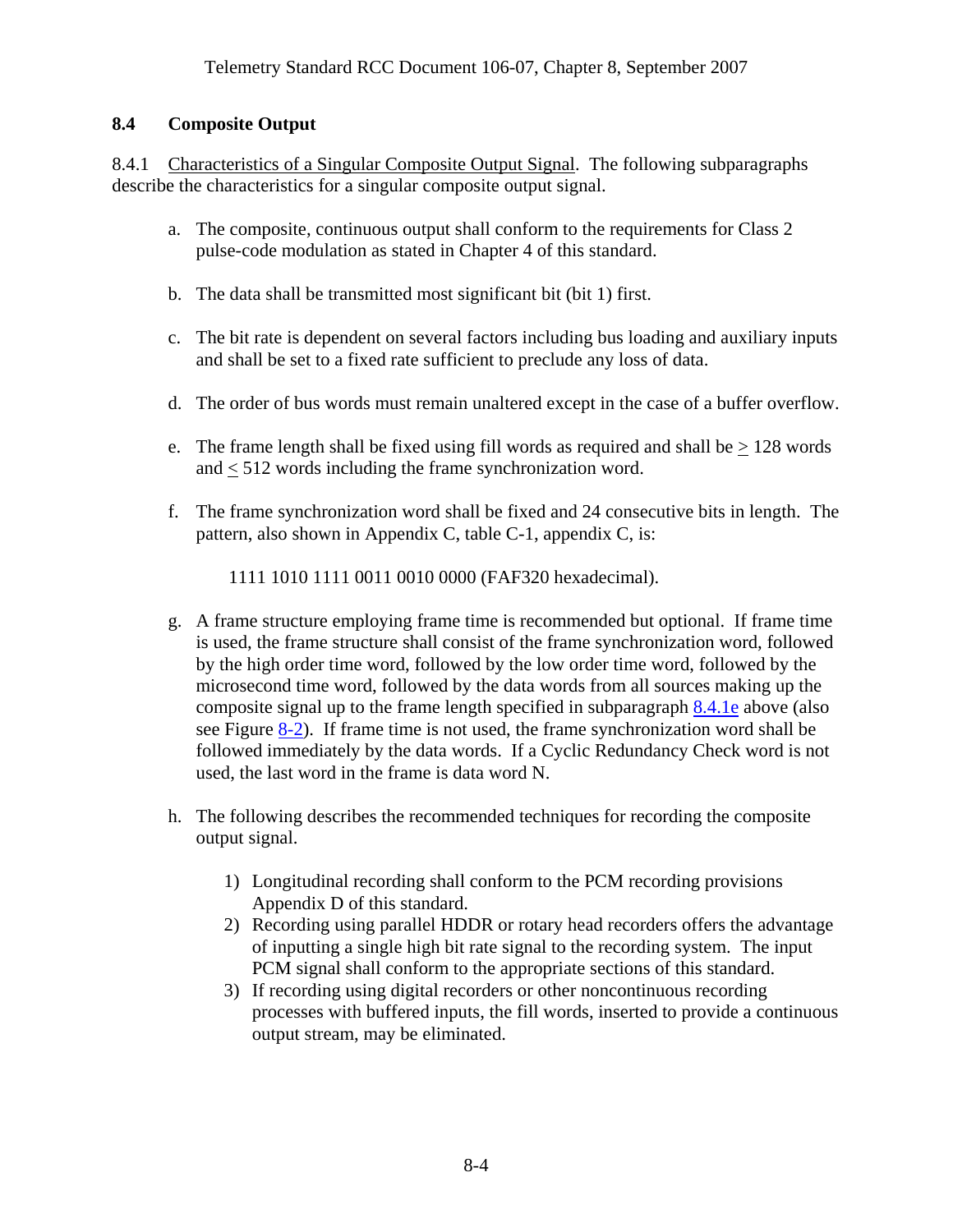<span id="page-6-0"></span>

| Additional care must be exercised in data processing and reduction if the last<br>word in a composite stream is a MIL-STD-1553 command word. The<br><b>NOTE</b><br>associated message time tag will not appear until after the synchronization and<br>$\sim$ $\bullet$<br>time words in the next frame. |
|---------------------------------------------------------------------------------------------------------------------------------------------------------------------------------------------------------------------------------------------------------------------------------------------------------|
|---------------------------------------------------------------------------------------------------------------------------------------------------------------------------------------------------------------------------------------------------------------------------------------------------------|

| <b>FRAME SYNC</b><br><b>PATTERN</b> |  | <b>FRAME</b><br><b>HIGH TIME</b> | <b>FRAME</b><br><b>LOW TIME</b> |  | <b>FRAME</b><br><b>MICRO TIME</b> |  | <b>DATA</b><br>WORD 1    |  |
|-------------------------------------|--|----------------------------------|---------------------------------|--|-----------------------------------|--|--------------------------|--|
| <b>DATA</b><br>WORD N-2             |  | <b>DATA</b><br><b>WORD N-1</b>   |                                 |  | <b>DATA</b><br><b>WORD N</b>      |  | <b>CRC</b><br>(OPTIONAL) |  |
| <b>END OF FRAME</b>                 |  |                                  |                                 |  |                                   |  |                          |  |

Figure 8-2. Composite frame structure.

## **8.5 Single Bus Track Spread Recording Format**

8.5.1 Single Bus Recording Technique Characteristics. The following subparagraphs describe the characteristics of a single bus recording technique using a multiple tape track spread output format.

- a. The target tape recorder/reproducer for a track spread format is a longitudinal fixed-head machine described in Appendix D of this standard and not one employing parallel high density digital recording (HDDR) or rotary head recording characteristics.
- b. The code generated for longitudinal tape recording shall be RNRZ-L or Biφ-L as described in Chapter 4 and Appendix D of this standard.



Bit rates less than 200 000 bits per second are not recommended when using RNRZ-L.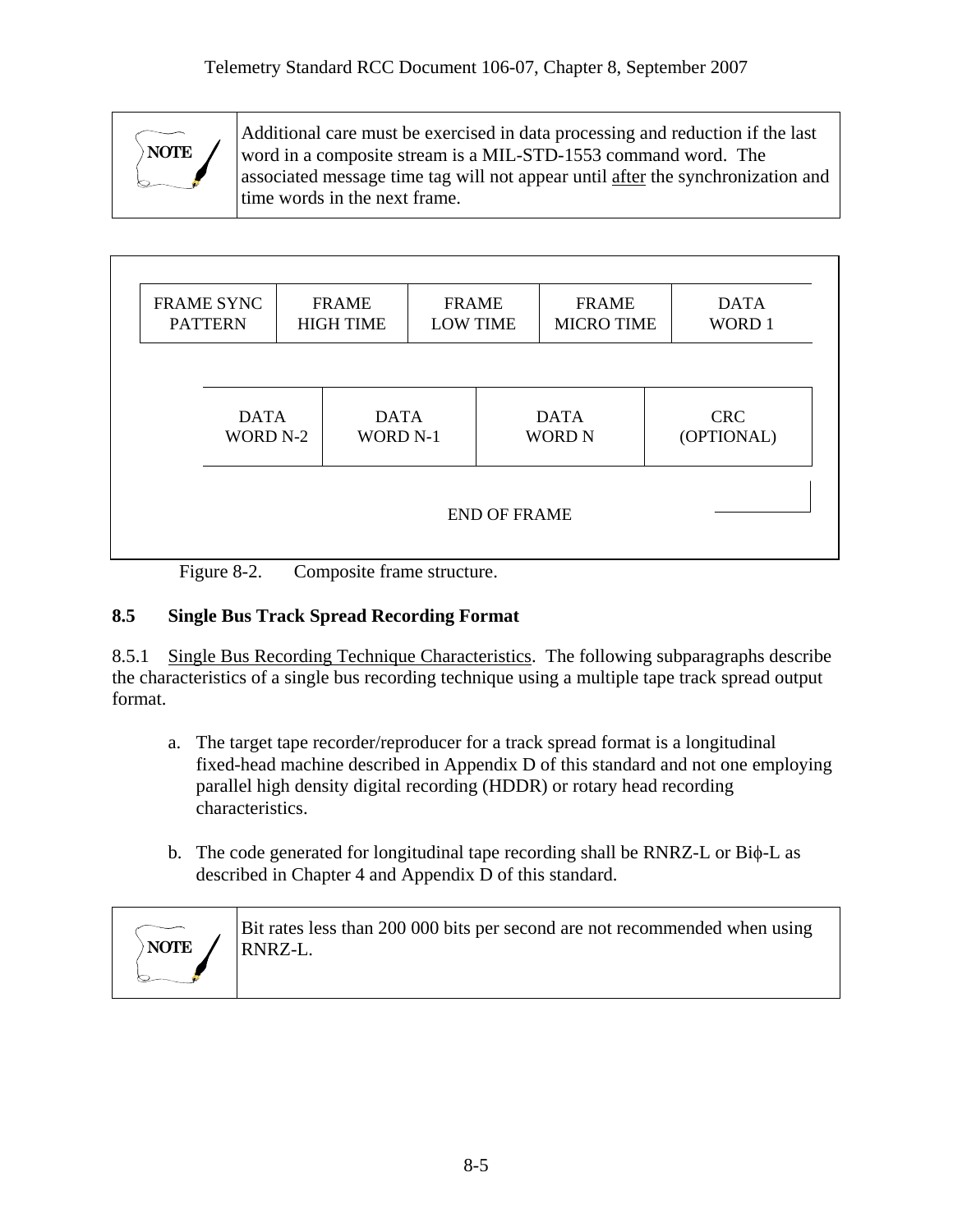Telemetry Standard RCC Document 106-07, Chapter 8, September 2007

- c. To extend recording time while still acquiring 100 percent of bus data, a multiple track spread recording technique is presented as follows:
	- 1) When necessary to use more than one tape recording track (to extend record time), separate PCM streams shall be created and delayed by 24/TK bits with respect to each other, where TK represents the number of tape tracks used for a given bus.
	- 2) When multiple track-spread recording is required, the track spread shall be on a bus basis such as bus number 1 spread over four tracks, and bus number 2 spread over two tracks. The maximum number of tracks per bus shall be limited to four.



Consideration should be given to spread track assignment. All tracks associated with a given bus should be recorded on the same head stack.

- 3) Each stream shall have a frame synchronization pattern 24 bits in length, conforming to subparagraph [8.4.1f.](#page-5-0)
- 4) The word structure shall be identical to that described in paragraph  $8.2$ .
- 5) The frame length shall be fixed and shall be the same for each track used for a given bus. The frame length shall conform to the requirements of paragraph [8.4.1e](#page-5-0).
- 6) The data shall be formatted such that it is transmitted (recorded) most significant bit (bit 1) first.
- 7) The use of a Cyclic Redundancy Check word as described in paragraph [8.2.8](#page-4-0) is optional. If used in the track spread application, a CRC word must be generated and appended to each of the PCM frames for that bus.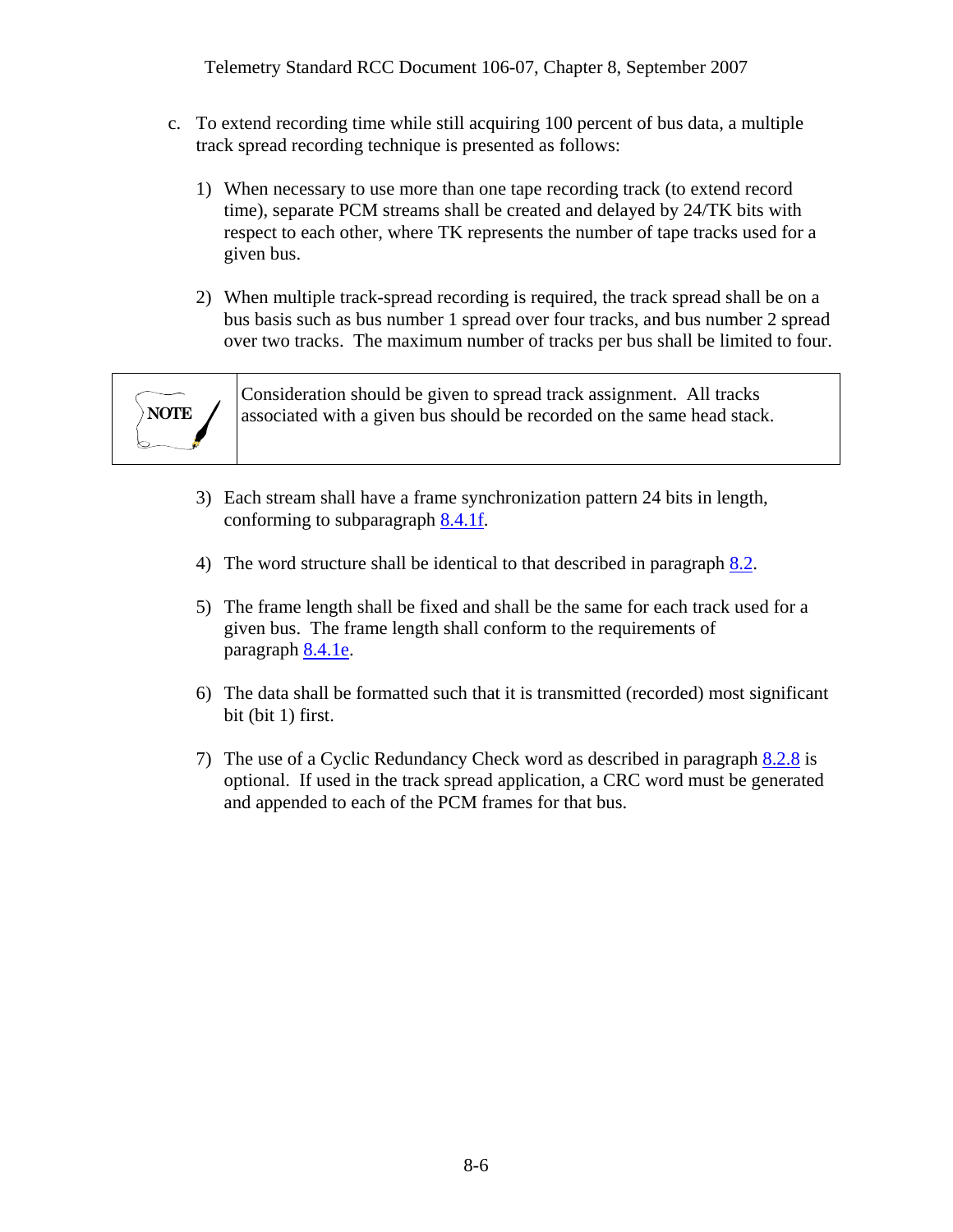- <span id="page-8-0"></span>8) A structure employing frame time is recommended but optional. The following describes a four-track spread example using frame time.
	- TK1. The PCM stream designated TK1 shall be constructed as the frame synchronization word, followed by the high order frame time word, followed by data words (see Figure [8-3](#page-8-0)).
	- TK2. The PCM stream designated TK2 shall be constructed as the frame synchronization word, followed by the low order frame time word, followed by data words.
	- TK3. The PCM stream designated TK3 shall be constructed as the frame synchronization word, followed by the microsecond frame time word, followed by data words.
	- TK4. The PCM stream designated TK4 shall be constructed as the frame synchronization word, followed by the first data word, followed by other data words.

Note: Schemes using one, two, or three tracks for a given bus shall follow like construction; that is, sequencing through the data track by track. If frame time is not used, data words shall immediately follow the frame synchronization patterns.



Additional care must be exercised in data processing and reduction if the last word in the final track spread stream is a MIL-STD-1553 command word. The associated message time tag will not appear until after the synchronization and time words in the next frame.

| TK1             |                   | <b>FRAME SYNC</b><br><b>PATTERN</b> |                                     |              | <b>FRAME</b><br><b>HIGH TIME</b> |                 |                                            | <b>DATA</b><br>WORD <sub>2</sub> |  | <b>DATA</b><br>WORD 6            |                       |             |  |
|-----------------|-------------------|-------------------------------------|-------------------------------------|--------------|----------------------------------|-----------------|--------------------------------------------|----------------------------------|--|----------------------------------|-----------------------|-------------|--|
|                 |                   |                                     |                                     |              |                                  |                 |                                            |                                  |  |                                  |                       |             |  |
| TK <sub>2</sub> |                   | <b>FRAME SYNC</b><br><b>PATTERN</b> |                                     |              | <b>FRAME</b>                     | <b>LOW TIME</b> |                                            | <b>DATA</b><br>WORD <sub>3</sub> |  |                                  | <b>DATA</b><br>WORD 7 |             |  |
|                 | $\Leftrightarrow$ | 24/TK bit times                     |                                     |              |                                  |                 |                                            |                                  |  |                                  |                       |             |  |
| TK3             |                   |                                     | <b>FRAME SYNC</b><br><b>PATTERN</b> | <b>FRAME</b> |                                  |                 | <b>DATA</b><br><b>MICRO TIME</b><br>WORD 4 |                                  |  | <b>DATA</b><br>WORD <sub>8</sub> |                       |             |  |
|                 |                   | $\Leftrightarrow$                   | 24/TK bit times                     |              |                                  |                 |                                            |                                  |  |                                  |                       |             |  |
| TK4             |                   |                                     |                                     |              | <b>FRAME SYNC</b>                |                 |                                            | <b>DATA</b>                      |  | <b>DATA</b>                      |                       | <b>DATA</b> |  |
|                 |                   |                                     |                                     |              | <b>PATTERN</b>                   |                 | WORD 1                                     |                                  |  | WORD 5                           |                       | WORD 9      |  |
|                 |                   |                                     |                                     |              | 24/TK bit times                  |                 |                                            |                                  |  |                                  |                       |             |  |

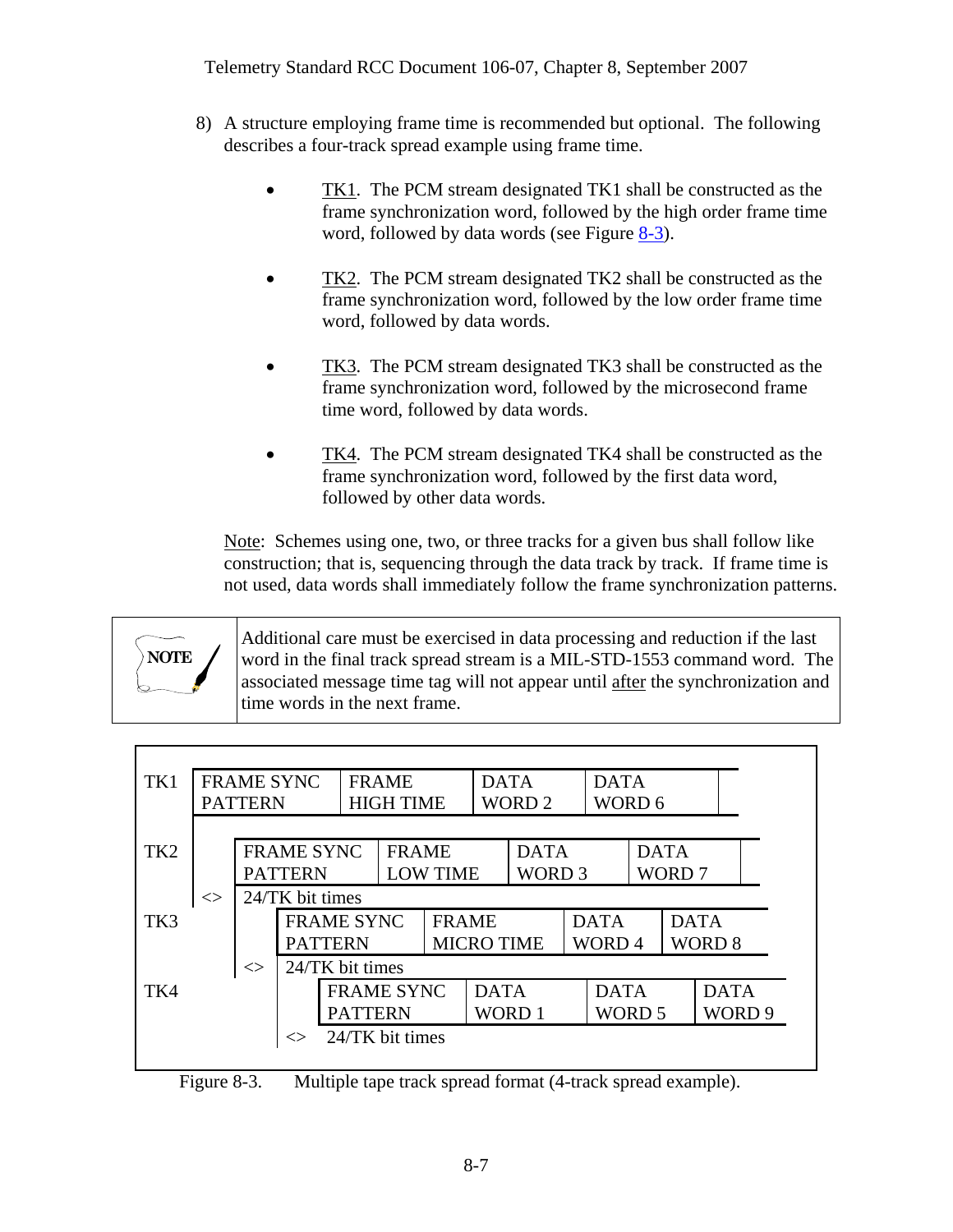#### <span id="page-9-0"></span>**8.6 MIL-STD-1553**

 The following subparagraphs describe specific formatting requirements for the 100 percent acquisition of MIL-STD-1553 bus information.

- 8.6.1 Definitions.
	- a. Bus Monitor. The terminal assigned the task of receiving bus traffic and extracting all information to be used at a later time.
	- b. Data Bus. All hardware including twisted shielded pair cables, isolation resistors, and transformers required to provide a single data path between the bus controller and all associated remote terminals.
	- c. Dual Redundant Data Bus. The use of two data buses to provide multiple paths between the subsystems.
	- d. Bus Loading. The percentage of time the data bus is active.
	- e. Maximum Burst Length. The maximum length of a continuous burst of messages with minimum length message gaps.
	- f. Bus Error. A condition that violates the definition of MIL-STD-1553 word structure. Conditions such as synchronization, Manchester, parity, noncontiguous data word, and bit count/word errors are all considered word type errors. System protocol errors such as incorrect word count/message and illegal mode codes, are not considered bus errors.

8.6.2 Source Signal. The source of data is a signal conforming to MIL-STD-1553. Format provisions are made for a dual redundant data bus system. The interface device performing the data acquisition shall be configured as a bus monitor. Figure [8-4](#page-10-0) depicts in block diagram form the concept of 100 percent MIL-STD-1553 bus data acquisition.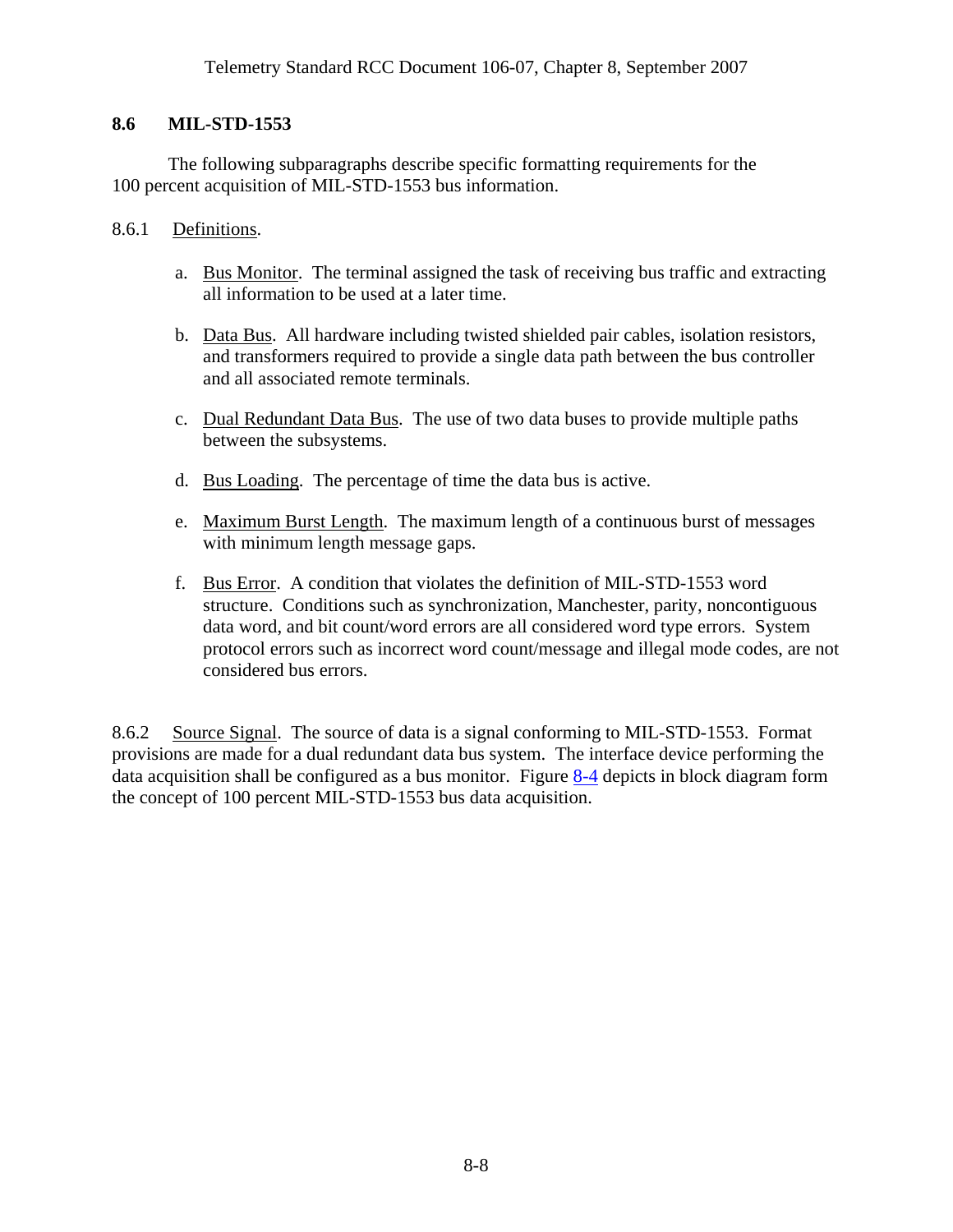<span id="page-10-0"></span>

|              |              | <b>XMTR</b>    |              |   |              | <b>RCVR</b>          | Ψ           |              |
|--------------|--------------|----------------|--------------|---|--------------|----------------------|-------------|--------------|
| <b>TIME</b>  | $\mathbf V$  |                |              |   | $\mathbf T$  |                      | ${\bf P}$   |              |
|              | E            |                | T            |   | $\mathbf{A}$ |                      | $\mathbf R$ |              |
| <b>USER</b>  | H            |                | $\mathbf{A}$ | → | $\mathbf{P}$ |                      | $\mathbf O$ |              |
| <b>USER</b>  | $\bf I$      | 1<br>$\bullet$ | ${\bf P}$    | → | E            | 1<br>$\bullet$       | $\mathbf C$ |              |
|              | $\mathbf C$  | →              | E            |   |              |                      | ${\bf E}$   | $\mathbf{O}$ |
| 1A           | ${\bf U}$    |                |              |   | $\mathbf R$  |                      | ${\bf S}$   | $\mathbf U$  |
| 1B           | L            | $\bullet$      | $\mathbf R$  |   | E            |                      | S           | $\mathbf T$  |
|              | $\mathbf{A}$ |                | E            |   | $\mathbf{P}$ |                      | $\mathbf I$ | ${\bf P}$    |
| 1553         | $\mathbf R$  |                | $\mathbf C$  |   | $\mathbf R$  |                      | ${\bf N}$   | U            |
| <b>DATA</b>  |              |                | $\mathbf{O}$ |   | $\mathbf{O}$ |                      | $\mathbf G$ | $\mathbf T$  |
| <b>BUSES</b> | U            | →              | $\mathbf R$  |   | D            |                      |             |              |
|              | $\mathbf N$  |                | D            |   | U            |                      | $\mathbf U$ |              |
| 16A          | $\mathbf I$  | :16            | E            |   | $\mathbf C$  | 16<br>$\ddot{\cdot}$ | ${\bf N}$   |              |
| 16B          | $\mathbf T$  |                | $\mathbb{R}$ | → | ${\bf E}$    |                      | I           |              |
|              |              |                |              |   | ${\bf R}$    |                      | $\mathbf T$ |              |

Figure 8-4. System block diagram.



In the design of the interface to the MIL-STD-1553 bus, it may be necessary to include buffers to prevent loss of data and to conserve bandwidth. The buffer size is influenced by bus loading, maximum burst length, output bit rate, tape recording speed, time tagging, and auxiliary inputs.

8.6.3 Word Structure. The specific word structure provisions to be used for MIL-STD-1553 bus formatted output are described below.

- a. The formatted data shall be a 24-bit word constructed as shown in Figure [8-1 part \(a\)](#page-3-0) and Figure  $8-5$  part (a).
- b. The information extracted from the MIL-STD-1553 bus shall have the synchronization pattern and parity bit removed.
- c. Each incoming MIL-STD-1553 word (Command, Status or Data), auxiliary input or time word shall be appropriately labeled with a 4-bit Content Identification Label as described in Figure  $8-1$ , part (c), and Figure  $8-5$ , part (c).
- d. Data extracted from the MIL-STD-1553 bus shall maintain bit order integrity in the information field for a command, status, data, and error word. Bit position four (4) in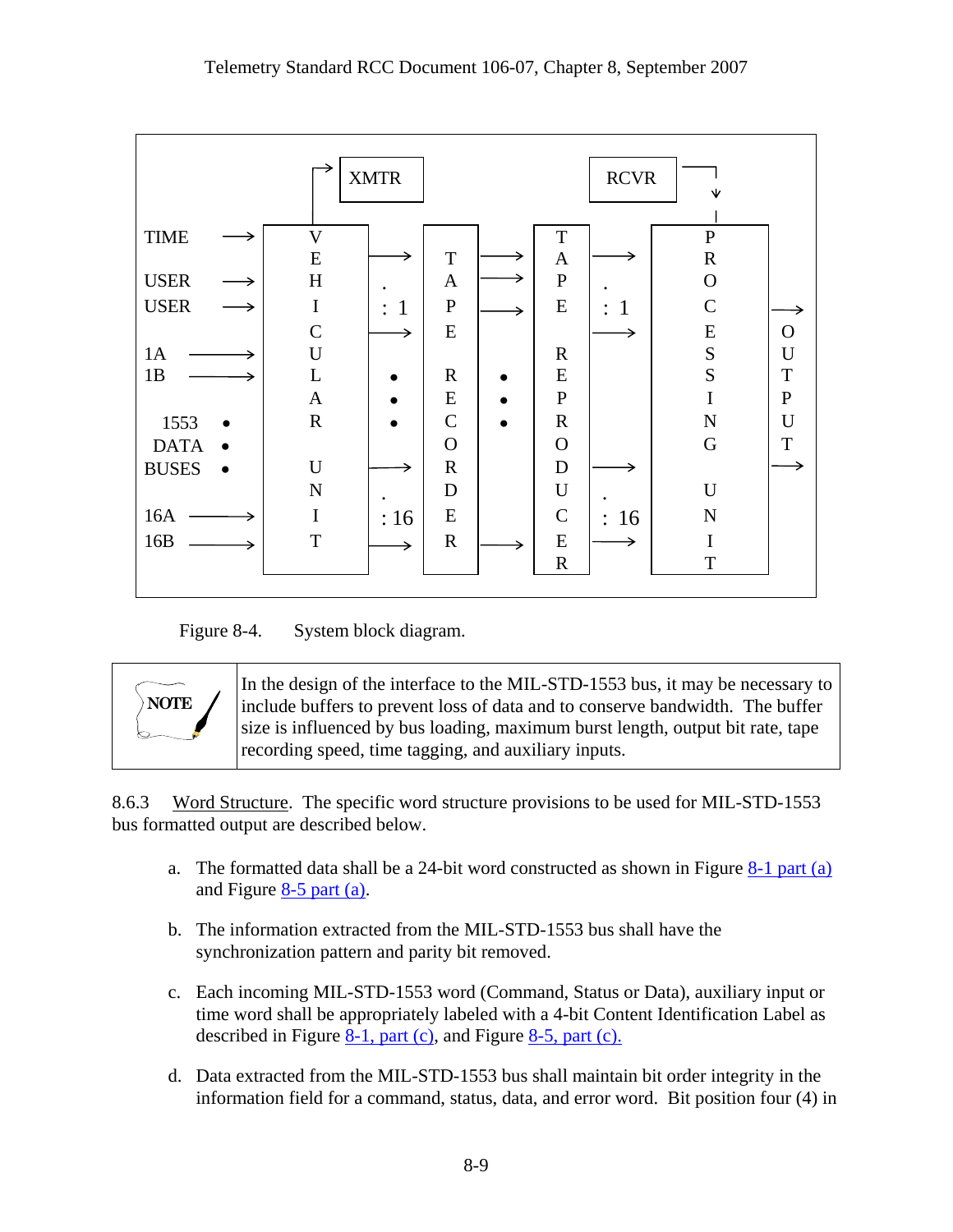the MIL-STD-1553 bus word shall be placed into bit position nine (9) in the formatted data word. The remaining bits of the MIL-STD-1553 bus word shall be placed in successive bit positions in the formatted data word. Transposing or reordering of the bits is not permitted.

e. For bus errors as defined in paragraph  $8.6.1f$  (Error A - 1100 or Error B - 1000), the synchronization pattern and the parity bit are removed as stated in subparagraph  $8.6.3.b$ . The Information Content bits, nine through 24, of the formatted word shall contain the resulting 16-bit pattern extracted from the bus.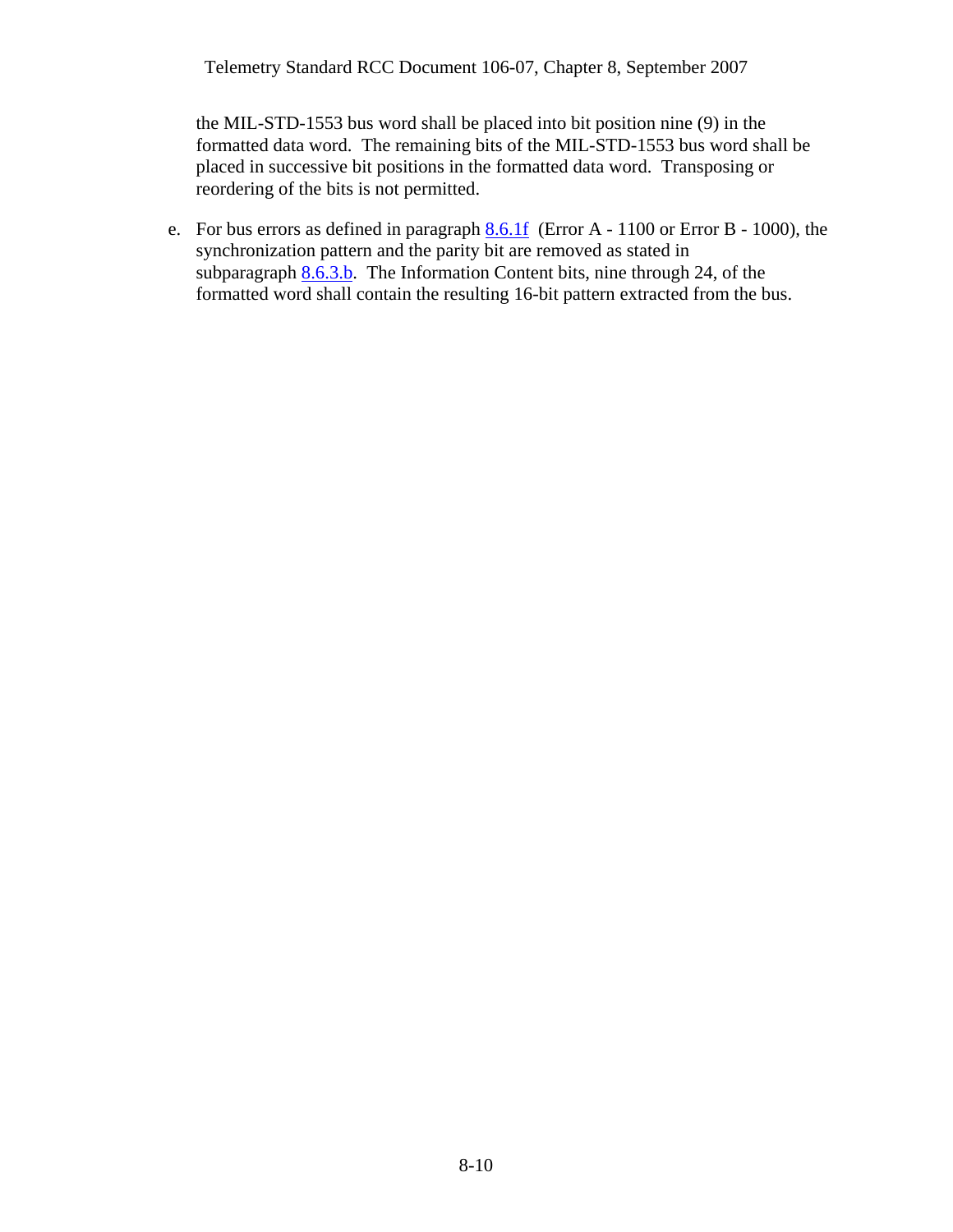<span id="page-12-0"></span>

| <b>BIT POSITION</b><br>3<br>5<br>$\overline{2}$<br>$\overline{4}$                                                                                                                                                                               | 8<br>7<br>9<br>6                                                                                                                                    | 10<br>11<br>12                                                                           | 22<br>23<br>21<br>24                                                                                                                                                                                                                        |  |  |  |  |  |  |
|-------------------------------------------------------------------------------------------------------------------------------------------------------------------------------------------------------------------------------------------------|-----------------------------------------------------------------------------------------------------------------------------------------------------|------------------------------------------------------------------------------------------|---------------------------------------------------------------------------------------------------------------------------------------------------------------------------------------------------------------------------------------------|--|--|--|--|--|--|
| <b>BUS</b><br>$\mathbf{P}$<br><b>IDENT</b><br>A<br>LABEL<br>R <sub>1</sub><br>I<br>T<br>Y<br><b>OR</b><br><b>BUS IDENT</b><br><b>LABEL</b>                                                                                                      | <b>CONTENT</b><br><b>IDENT</b><br><b>LABEL</b>                                                                                                      | <b>CONTENT</b>                                                                           | <b>INFORMATION</b>                                                                                                                                                                                                                          |  |  |  |  |  |  |
|                                                                                                                                                                                                                                                 |                                                                                                                                                     | a. Field Definition                                                                      |                                                                                                                                                                                                                                             |  |  |  |  |  |  |
| <b>BIT</b><br>2 3 4<br>$\mathbf{1}$                                                                                                                                                                                                             |                                                                                                                                                     |                                                                                          | <b>BIT</b><br>2 3 4<br>$\mathbf{1}$                                                                                                                                                                                                         |  |  |  |  |  |  |
| $0\,0\,0$<br>$\overline{0}$<br>$\overline{0}$<br>$0\;0\;1$<br>010<br>$\overline{0}$<br>$0 \; 1 \; 1$<br>$\boldsymbol{0}$<br>1 0 0<br>$\overline{0}$<br>$1 \t0 \t1$<br>$\overline{0}$<br>$1\;1\;0$<br>$\overline{0}$<br>$\overline{0}$<br>1 1 1  | BUS <sub>1</sub><br>BUS <sub>2</sub><br>BUS <sub>3</sub><br>BUS <sub>4</sub><br>BUS <sub>5</sub><br>BUS <sub>6</sub><br><b>BUS7</b><br><b>BUS 8</b> | 1<br>1<br>$\mathbf{1}$<br>1<br>$\mathbf{1}$<br>1<br>1<br>1                               | $0\,0\,0$<br>BUS <sub>9</sub><br>$0\;0\;1$<br><b>BUS 10</b><br>010<br><b>BUS</b> 11<br>011<br><b>BUS 12</b><br>$1\ 0\ 0$<br><b>BUS 13</b><br>$1 \t0 \t1$<br><b>BUS 14</b><br>$1\;1\;0$<br><b>BUS 15</b><br>$1\quad1\quad1$<br><b>BUS 16</b> |  |  |  |  |  |  |
|                                                                                                                                                                                                                                                 |                                                                                                                                                     |                                                                                          | b. MIL-STD-1553 Bus/Group Identification Label Definition; Bits (1) 2, 3, & 4                                                                                                                                                               |  |  |  |  |  |  |
| <b>BIT</b><br>5678                                                                                                                                                                                                                              |                                                                                                                                                     | <b>BIT</b><br>5678                                                                       |                                                                                                                                                                                                                                             |  |  |  |  |  |  |
| <b>COMMAND A</b><br>1 1 1 1<br><b>STATUS A</b><br>$1\;1\;0$<br>1<br>$1\,0$<br>$\overline{1}$<br>DATA A<br>1 1 0 0<br><b>ERROR A</b><br>1 0 1 1<br><b>COMMAND B</b><br>1010<br><b>STATUS B</b><br>DATA B<br>1 0 0 1<br>1 0 0 0<br><b>ERROR B</b> |                                                                                                                                                     | 0111<br>0110<br>0101<br>0100<br>0 0 1 1<br>0 0 1 0<br>$0\; 0\; 0\; 1$<br>$0\; 0\; 0\; 0$ | <b>TIME - HIGH ORDER</b><br><b>TIME - LOW ORDER</b><br>TIME - MICROSECOND<br><b>TIME - RESPONSE</b><br><b>USER DEFINED</b><br><b>USER DEFINED</b><br><b>FILL WORD</b><br><b>BUFFER OVERFLOW</b>                                             |  |  |  |  |  |  |
| NOTE:<br>$A =$ primary channel of the dual redundant bus; $B =$ secondary<br>c. MIL-STD-1553 Content Identification Label Definition; Bits 5, 6, 7, & 8                                                                                         |                                                                                                                                                     |                                                                                          |                                                                                                                                                                                                                                             |  |  |  |  |  |  |

Figure 8-5. MIL-STD-1553 formatted word construction.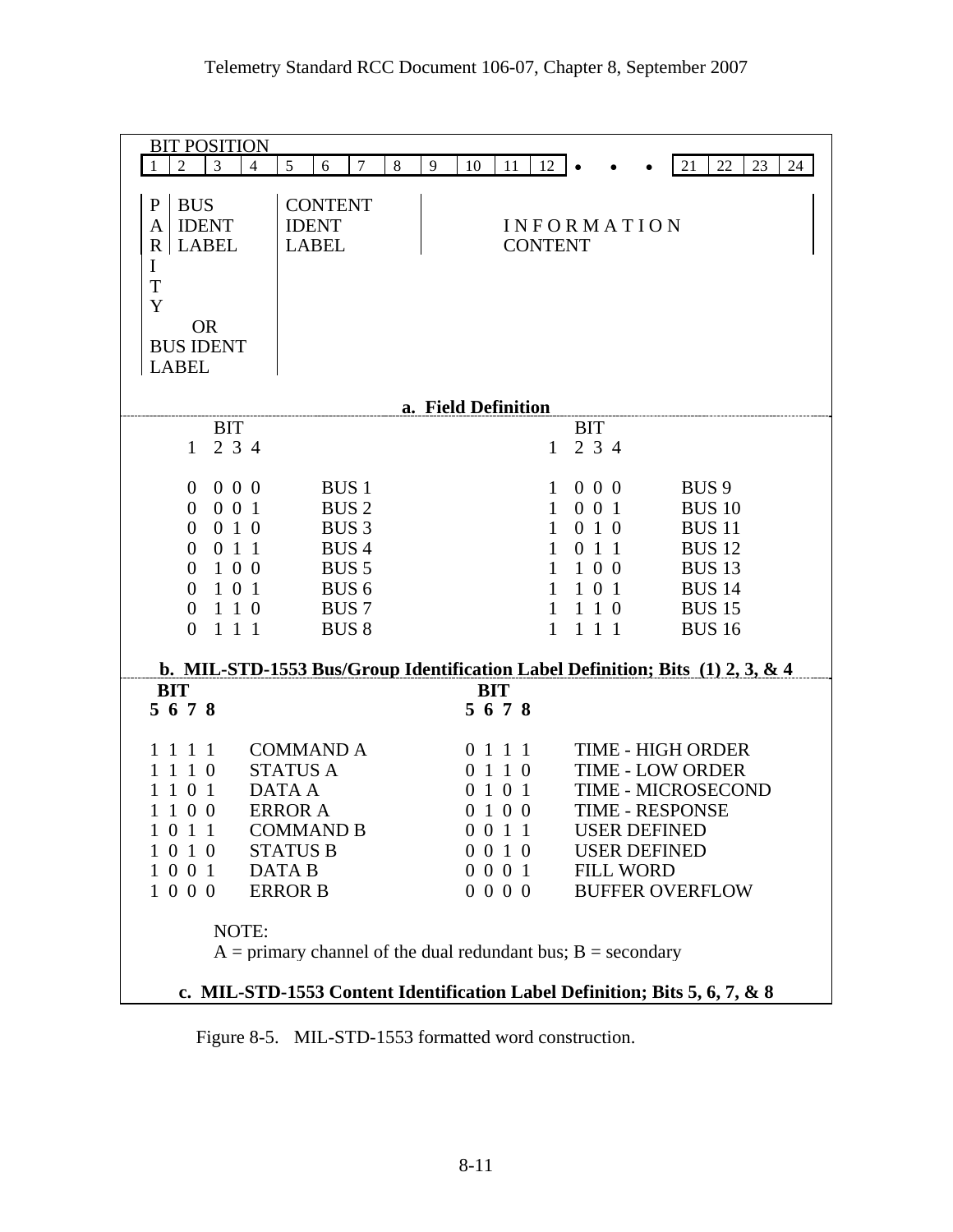## <span id="page-13-0"></span>8.6.4 Time Words.

8.6.4.1 Time Tagging. If time tagging of the occurrence of MIL-STD-1553 messages is necessary to satisfy user requirements, the first command word of the message shall be time tagged. The time words shall immediately follow the first command word in the following order: high order time, low order time, and microsecond time.

8.6.4.2 Response Time Word. The optional response time word shall have one (1) microsecond resolution and shall indicate the response time of the data bus. The response time word shall immediately precede the status word associated with it.



## **8.7 ARINC 429**

 The following subparagraphs describe specific formatting requirements for the 100 percent acquisition of ARINC 429 channel information.

## 8.7.1 Definitions

- a. Monitor. The receiver or sink assigned the task of receiving bus traffic and extracting all information to be used at a later time.
- b. Data Bus. All hardware including twisted shielded pair cables, required to provide a single data path between the transmitter or source and the associated receivers or sinks.
- c. Channel Error. Conditions detected which violate the definition of ARINC 429 word structure as specified in ARINC specification 429P1, 429P2, and 429P3. Conditions such as parity and bit count/word errors are all considered among word type errors. System protocol errors are not considered bus errors.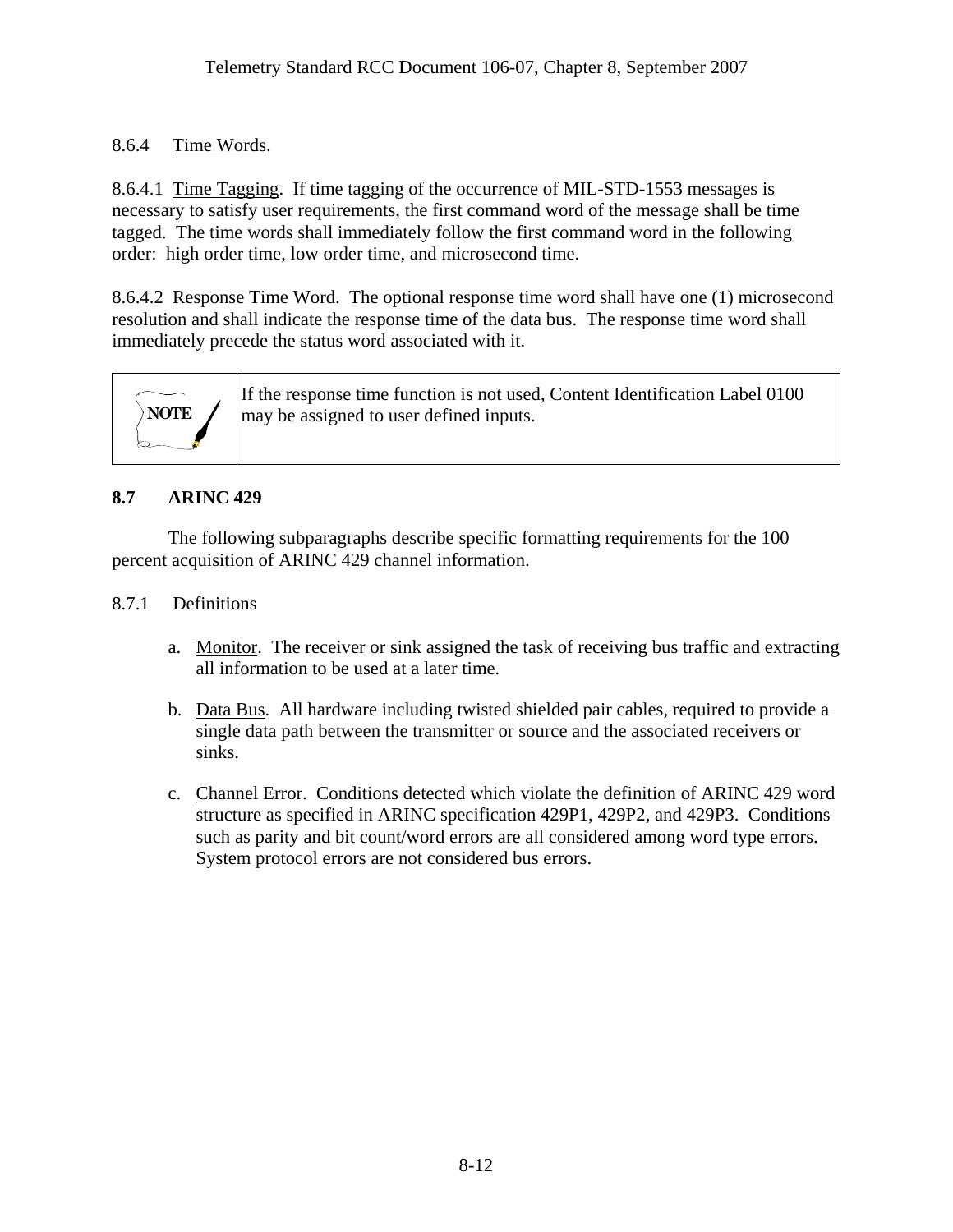#### Telemetry Standard RCC Document 106-07, Chapter 8, September 2007

8.7.2 Source Signal. The source of data is a signal conforming to ARINC 429. Format provisions are made for up to 64 channels. The interface device performing the data acquisition shall be configured as a monitor. In principle, Figure  $8-4$  depicts in block diagram form the concept of 100 percent bus data acquisition.

8.7.3 Word Structure. The following descriptions contain specific word structure provisions to be used for the ARINC 429 formatted output.

- a. The formatted data shall be a 24-bit word constructed as shown in Figure [8-1 part \(a\)](#page-3-0) and Figure [8-6 part \(a\).](#page-15-0)
- b. Each incoming ARINC 429 word, auxiliary input, or time word shall be appropriately labeled with a 4-bit Content Identification Label as described in Figure [8-1 part \(c\)](#page-3-0) and Figure [8-6 part \(c\).](#page-15-0)
- c. The format provides for addressing of up to 64 channels. Each Bus/Group Identification Label (designated GROUP X) may be associated with up to 4 independent ARINC 429 channels through the use of a High and Low Syllable technique described in paragraph 8.7.3d below and shown in Figure [8-6](#page-15-0).
- d. Data extracted from the ARINC 429 channel shall maintain bit order integrity in the Information Content field. Each ARINC 429 word is 32 bits in length. To accommodate this word length within the described format, each ARINC word is divided into two segments, each 16 bits in length. These segments will be referred to as ARINC High Syllable and ARINC Low Syllable. Figure [8-7](#page-16-0) describes the mapping of the 32 bit ARINC 429 word into the Information Content bits  $(9 - 24)$  of the ARINC High and Low Syllable words. Transposing or reordering of the bits is not permitted.
- e. For channel errors defined in paragraph  $8.7.1c$ , the following procedure shall be followed. An error word shall be generated using the appropriate Bus/Group Identification Label and 0100 as the Content Identification Label. Bits 9-12 shall contain the Content Identification Label code associated with the appropriate ARINC High Syllable channel, bits  $13 - 16$  shall contain the Content Identification Label for the ARINC Low Syllable associated with that channel, and bits  $17 - 24$  are available for system level diagnostics and are not specified here. The next occurrence of that Bus/Group Identification Label coupled with those ARINC High and Low Syllable Content Identification Labels shall contain the respective data extracted from the channel that was deemed to be in error. The Information Content bits, nine (9) through 24, of the formatted word shall contain the resulting 16-bit pattern syllables as extracted from the channel.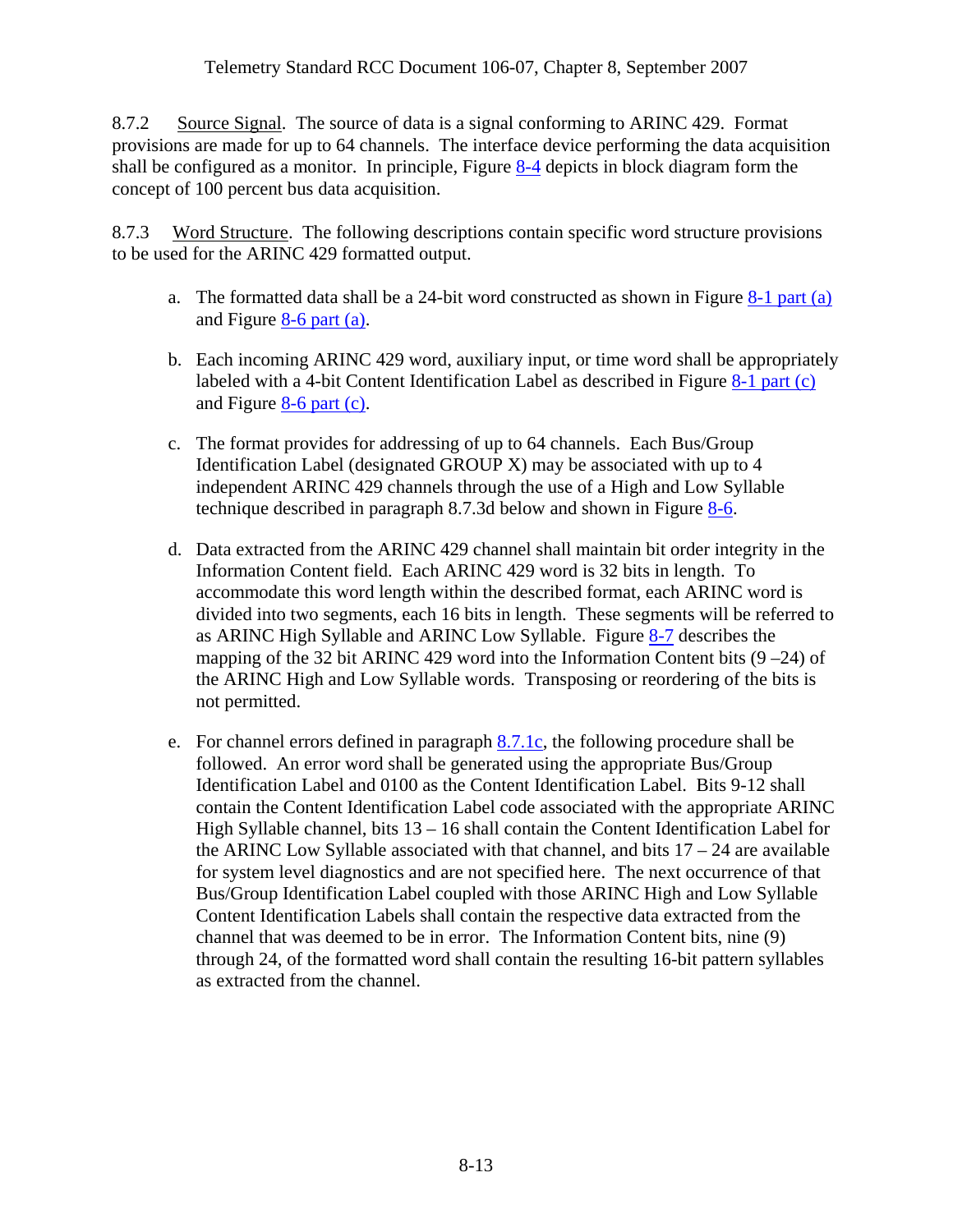<span id="page-15-0"></span>

| <b>ARINC 429 FORMATTED WORD CONSTRUCTION</b>                                                                                                                                                                                                                                                                                                                                                         |                                                                                                                                                                                                                                                                                                                                                                                                           |  |  |  |  |  |  |  |  |
|------------------------------------------------------------------------------------------------------------------------------------------------------------------------------------------------------------------------------------------------------------------------------------------------------------------------------------------------------------------------------------------------------|-----------------------------------------------------------------------------------------------------------------------------------------------------------------------------------------------------------------------------------------------------------------------------------------------------------------------------------------------------------------------------------------------------------|--|--|--|--|--|--|--|--|
| <b>BIT POSITION</b>                                                                                                                                                                                                                                                                                                                                                                                  |                                                                                                                                                                                                                                                                                                                                                                                                           |  |  |  |  |  |  |  |  |
| 3<br>$\overline{4}$<br>5<br>$\overline{2}$<br>$\overline{7}$<br>$\,8\,$<br>6                                                                                                                                                                                                                                                                                                                         | 21<br>9<br>10<br><sup>11</sup><br>12<br>22<br>23<br>24                                                                                                                                                                                                                                                                                                                                                    |  |  |  |  |  |  |  |  |
| <b>GROUP</b><br><b>CONTENT</b><br>P<br><b>IDENT</b><br><b>IDENT</b><br>A<br>R <sub>1</sub><br><b>LABEL</b><br><b>LABEL</b><br>I<br>T<br>Y<br><b>OR</b><br><b>GROUP</b><br><b>IDENT</b>                                                                                                                                                                                                               | <b>INFORMATION</b><br><b>CONTENT</b>                                                                                                                                                                                                                                                                                                                                                                      |  |  |  |  |  |  |  |  |
| <b>LABEL</b>                                                                                                                                                                                                                                                                                                                                                                                         | a. Field Definition                                                                                                                                                                                                                                                                                                                                                                                       |  |  |  |  |  |  |  |  |
| <b>BIT</b>                                                                                                                                                                                                                                                                                                                                                                                           | <b>BIT</b>                                                                                                                                                                                                                                                                                                                                                                                                |  |  |  |  |  |  |  |  |
| 2 3 4<br>$\mathbf{1}$                                                                                                                                                                                                                                                                                                                                                                                | 2 3 4<br>$\mathbf{1}$                                                                                                                                                                                                                                                                                                                                                                                     |  |  |  |  |  |  |  |  |
| $0\,0\,0$<br><b>GROUP 1</b><br>$\overline{0}$<br>$0\;\;0\;\;1$<br><b>GROUP 2</b><br>$\overline{0}$<br>010<br><b>GROUP 3</b><br>$\overline{0}$<br><b>GROUP 4</b><br>011<br>$\overline{0}$<br>$1\ 0\ 0$<br><b>GROUP 5</b><br>$\overline{0}$<br>$\overline{0}$<br>$1 \t0 \t1$<br><b>GROUP 6</b><br>$\overline{0}$<br>$1\ 1\ 0$<br><b>GROUP 7</b><br>$1\quad1\quad1$<br>$\overline{0}$<br><b>GROUP 8</b> | $0\,0\,0$<br>GROUP <sub>9</sub><br>$\mathbf{1}$<br>$0 \t0 \t1$<br><b>GROUP 10</b><br>$\mathbf{1}$<br>010<br><b>GROUP 11</b><br>1<br>011<br><b>GROUP 12</b><br>1<br>$1\ 0\ 0$<br><b>GROUP 13</b><br>1<br><b>GROUP 14</b><br>1<br>$1 \t0 \t1$<br>$1\;1\;0$<br><b>GROUP 15</b><br>1<br>$1\quad1\quad1$<br><b>GROUP 16</b><br>1<br>b. ARINC 429 Bus/Group Identification Label Definition; Bits (1) 2, 3, & 4 |  |  |  |  |  |  |  |  |
| <b>BIT</b>                                                                                                                                                                                                                                                                                                                                                                                           | <b>BIT</b>                                                                                                                                                                                                                                                                                                                                                                                                |  |  |  |  |  |  |  |  |
| 5678                                                                                                                                                                                                                                                                                                                                                                                                 | 5678                                                                                                                                                                                                                                                                                                                                                                                                      |  |  |  |  |  |  |  |  |
| High Syllable #4<br>111<br>Low Syllable #<br>1110<br>1 1 0 1<br>High Syllable #3<br>1 1 0 0<br>Low Syllable #<br>1 0 1 1<br>High Syllable #2<br>Low Syllable #<br>1010<br>1 0 0 1<br>High Syllable #1<br>1000<br>Low Syllable #                                                                                                                                                                      | <b>TIME - HIGH ORDER</b><br>0 1 1 1<br>0110<br><b>TIME - LOW ORDER</b><br>0101<br>TIME - MICROSECOND<br>0100<br><b>ERROR</b><br>0 0 1 1<br><b>USER DEFINED</b><br>0 0 1 0<br><b>USER DEFINED</b><br>0 0 0 1<br><b>FILL WORD</b><br>0000<br><b>BUFFER OVERFLOW</b><br>c. ARINC 429 Content Identification Label Definition; Bits 5, 6, 7, & 8                                                              |  |  |  |  |  |  |  |  |
|                                                                                                                                                                                                                                                                                                                                                                                                      |                                                                                                                                                                                                                                                                                                                                                                                                           |  |  |  |  |  |  |  |  |

Figure 8-6. ARINC 429 formatted word construction.